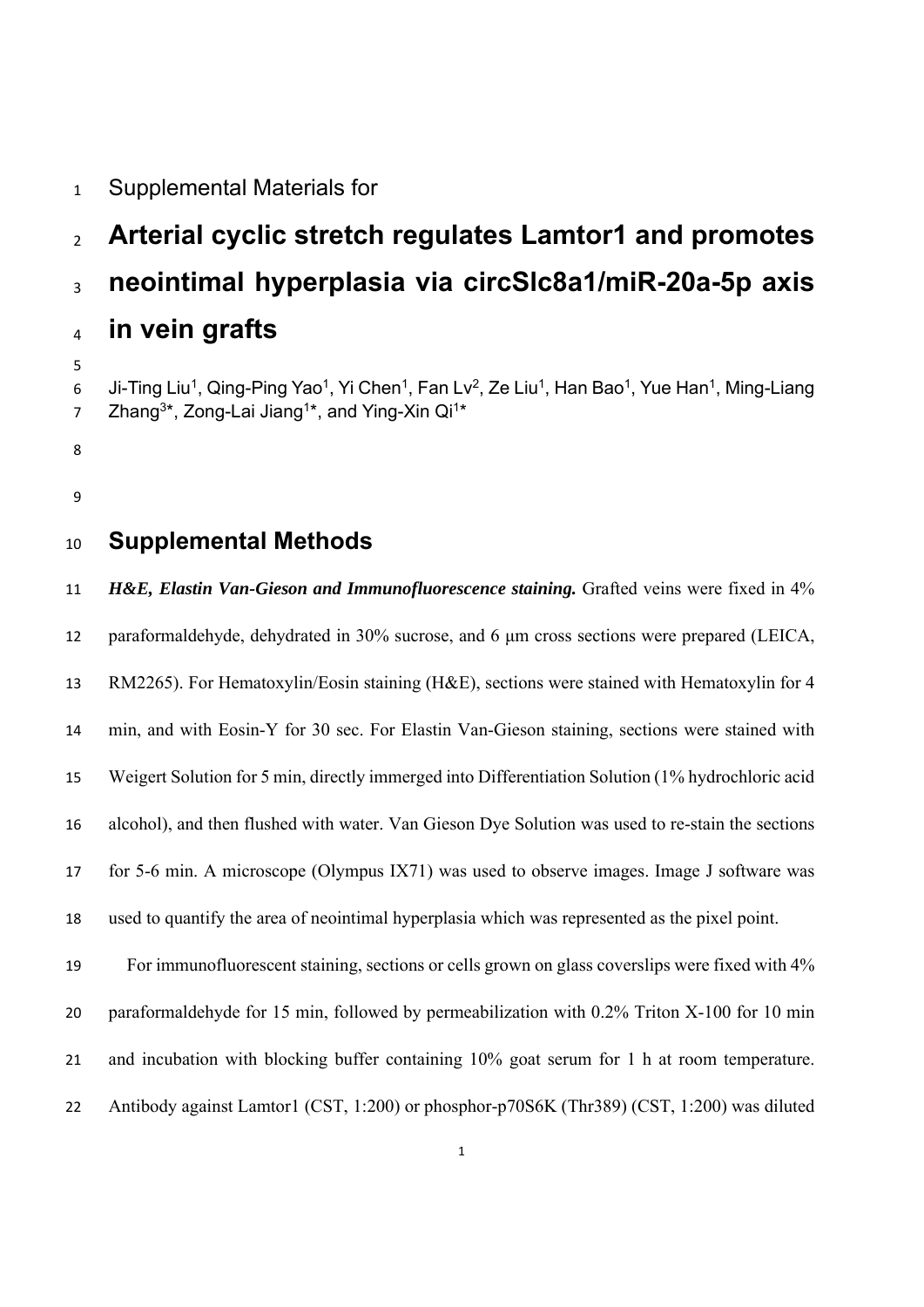1 in blocking buffer and incubated overnight at 4 °C. Sections or coverslips were washed with PBS 3 times and incubated with secondary antibody (Alexa Fluor 568-conjugated goat anti-rabbit IgG, 1:1000 dilution, Invitrogen) and α-smooth muscle actin-FITC antibody (Sigma, 1:500) for 2 h at room temperature. Nuclei were stained with 4, 6-diamidino-2-phenylindole (DAPI) for 10 min. 5 The images were obtained using a confocal laser scanning microscope (Fluoview 1000, Olympus). All images were quantified with Image J, and the immunofluorescence intensity value of each image was divided by the area of immunostaining region to obtain the average fluorescence intensity.

 For each data, 3 independent biological repeats, each with one respective image, were analyzed. 

 *Fluorescence in Situ Hybridization (FISH).* Sections were permeabilized with 0.3% Triton X- 100 for 30 min at room temperature and washed 3 times with RNase-Free PBS. Sections were 13 treated with Proteinase K (5  $\mu$ g/mL) for 5 min at 37 °C and then washed with RNase-Free PBS. 14 Specific biotinylated circSlc8a1 probe or scrambled RNA probe was hybridized at 55 °C overnight. 15 Probe detection was performed using Tyramide SuperBoost<sup>TM</sup> Kit with Alexa Fluor<sup>TM</sup> Tyramides (TSATM) signal Amplification kit (Invitrogen, B40933) following the manufacturer's instructions. 17 Briefly, samples were incubated at 4 °C overnight in streptavidin-HRP and 3 h in tyramide solution. Nuclei were stained with DAPI and cytoskeleton was stained with α-smooth muscle actin-FITC antibody (sigma, 1:500). The images were obtained using a confocal laser scanning microscope (Fluoview 1000, Olympus), and the immunofluorescence intensity was analyzed with Image J. The sequences of specific circSlc8a1probe and scrambled control probe were list in Table S1.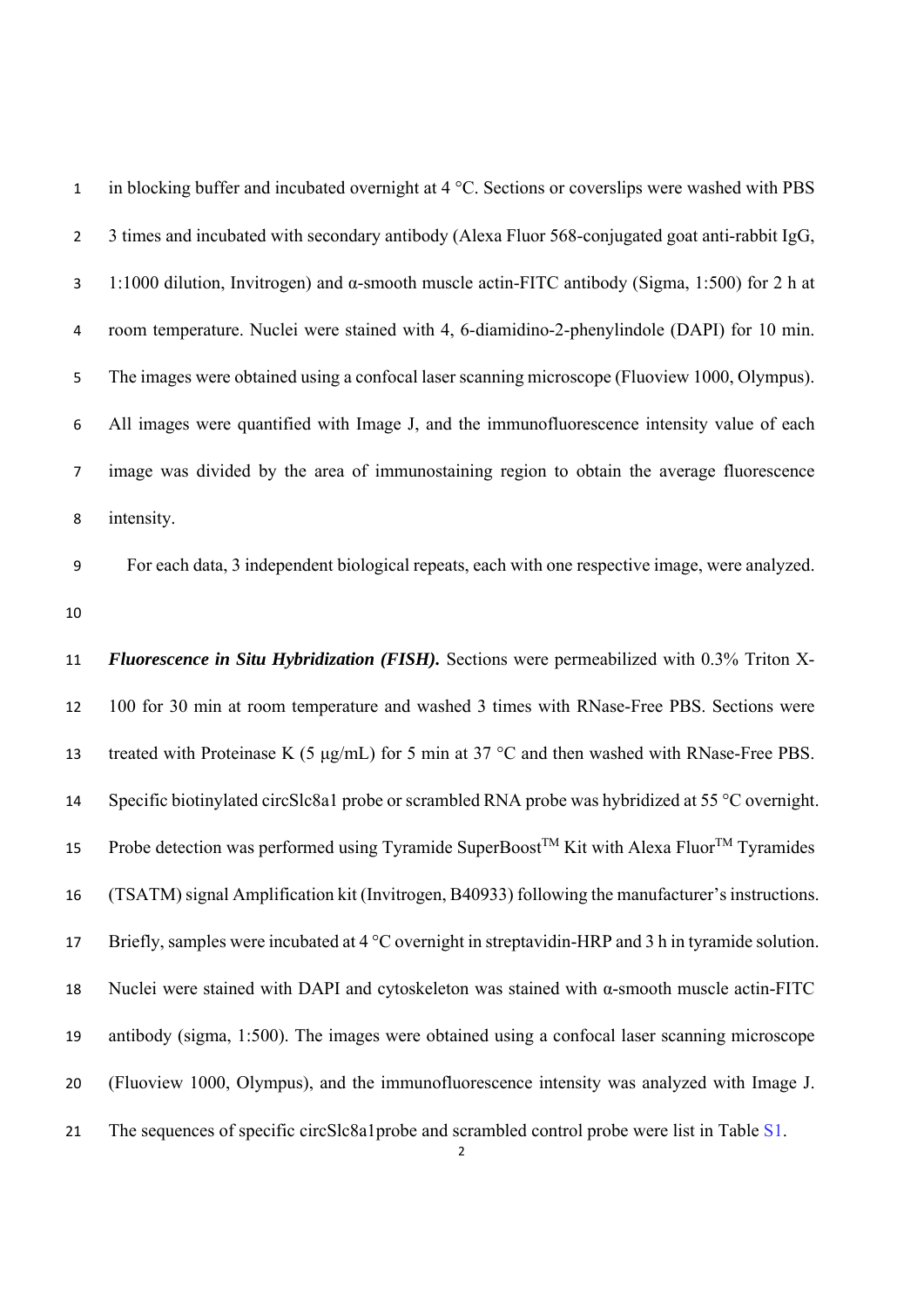*Cell proliferation assay.* Cell proliferation *in vitro* was analyzed using a BrdU ELISA kit (Roche Diagnostics). Eight hours before the end of cyclic stretch application, BrdU labeling reagent was 4 added into the culture medium (1:1000). After stretch application, venous SMCs were seeded with 5 a density of  $1.0 \times 10^4$  per well in 96-well plates and were labeled according to the manufacturer's instructions. In brief, the cells were fixed with FixDenat solution for 30 min at room temperature and then were incubated with anti-BrdU peroxidase working solution (freshly diluted 1:100) for 90 min. After 3 rinses with washing buffer, substrate solution (100 μL per well) was added onto 9 the cells and incubated for 20 min at room temperature. Thereafter,  $25 \mu L$  of 1 M H<sub>2</sub>SO<sub>4</sub> was added to each well, and the 96-well plates were shaken briefly at 300 rounds per minute. The absorbance at 450 nm was measured in an ELISA plate reader (Bio-Rad 680).

 *Western Blot.* Cellular and tissue proteins were extracted using RIPA lysate buffer containing 1 mM PMSF, and the lysates were centrifugation at 12000 g for 5 min. Cell lysates were separated by SDS-PAGE and then transferred to polyvinylidene fluoride (PVDF) membranes. After blocked with TBST containing 5% no-fat milk for 1 h at room temperature, the membrane was then incubated with following primary antibodies overnight at 4 °C: Lamtor1 rabbit monoclonal antibody (CST, 1:1000), mTORC1 rabbit monoclonal antibody (CST, 1:1000), phosphor- mTORC1 (Ser2448) rabbit monoclonal antibody (CST, 1:1000), phosphor-p70S6K (Thr389) rabbit monoclonal antibody (CST, 1:1000), phosphor-4E-BP1 (Thr37/46) rabbit monoclonal antibody (CST, 1:1000), α-smooth muscle actin rabbit monoclonal antibody (Proteintech, 1:1000),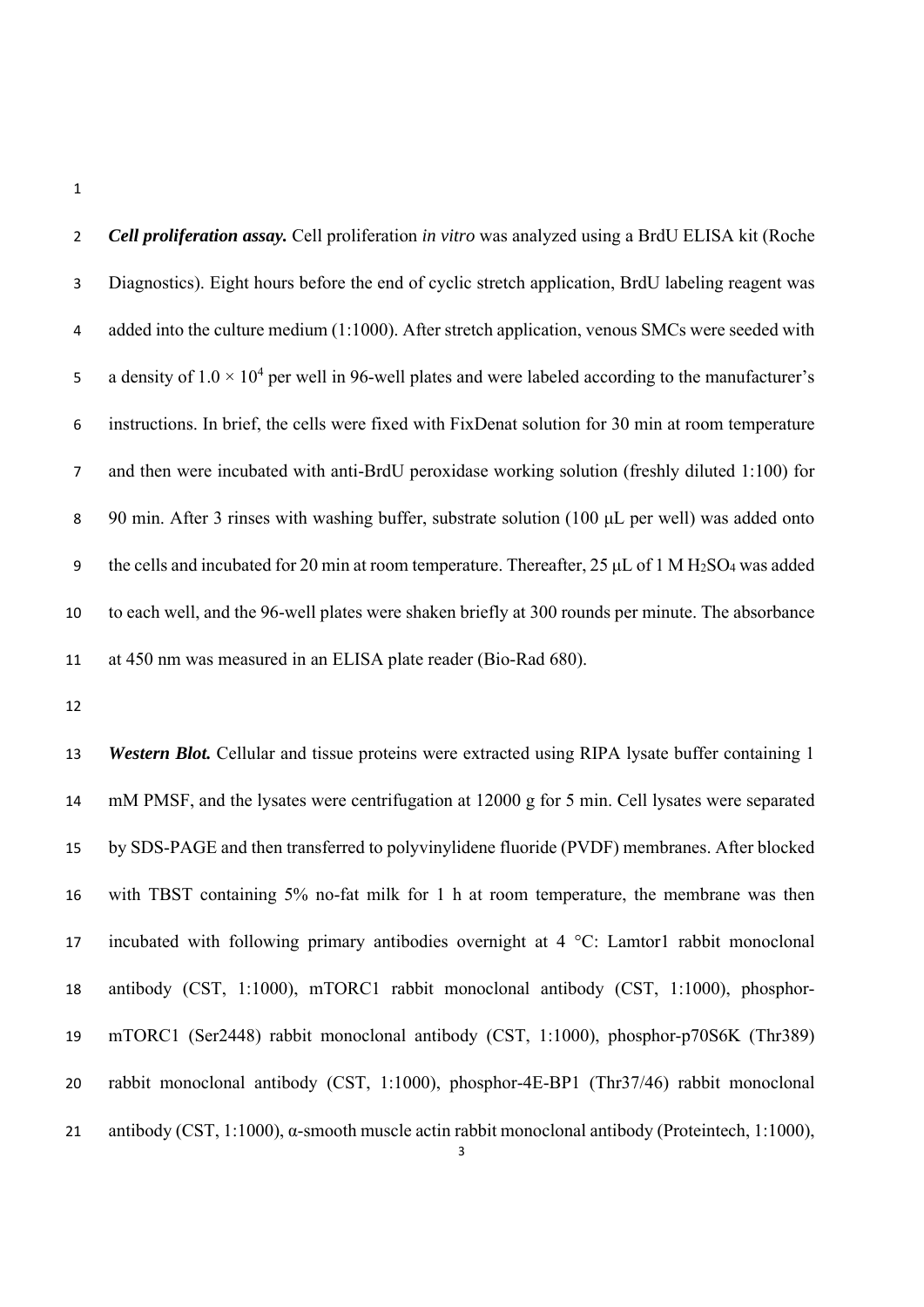SM22 rabbit polyclonal antibody (Proteintech, 1:1000), calponin mouse polyclonal antibody (Sigma, 1:1000), and GAPDH mouse monoclonal antibody (Proteintech, 1:5000). Protein bands were visualized by ECL kit (Beyotime) and the intensity was quantified by Quantity One (Bio- Rad). The gray values of mTORC1, p-mTORC1, p-4EBP1, p-p70S6K, Lamtor1, SMA, Calponin and SM22 were compared with that of GAPDH, respectively. Then the protein expression of respective molecule in experimental group was normalized to that of the control.

*RNA isolation and quantitative real-time PCR*. Total RNAs were isolated using the TRIzol reagent (Invitrogen) according to the manufacturer's protocol. For detection of mRNA, cDNA was reverse transcribed with SuperScript Ⅱ reverse transcriptase (Invitrogen) using oligo (dT). Quantitative real-time PCR was performed using SYBR green master mix (Applied Biosystems). Housekeeping gene GAPDH was used as internal control.

13 For miRNA, reverse transcription and PCR were performed using the Hairpin-it<sup>TM</sup> miRNA

qPCR Quantitation Kit (Gene pharma, Shanghai, China), and U6 was used as internal control.

 For circRNA, cDNA was reverse transcribed with SuperScript Ⅱ reverse transcriptase (Invitrogen) using random primers, and PCR was performed using convergent primers and divergent primers. GAPDH was used as internal control.

 All assays were performed on the StepOnePlus<sup>TM</sup> Real-Time PCR Instrument. Relative gene expression was analyzed with  $2<sup>-\Delta\Delta</sup>$  method. The gene specific primers were listed in Table S7. 

*miRNA and small interfering RNA transfection*. Venous SMCs were transfected with mimics,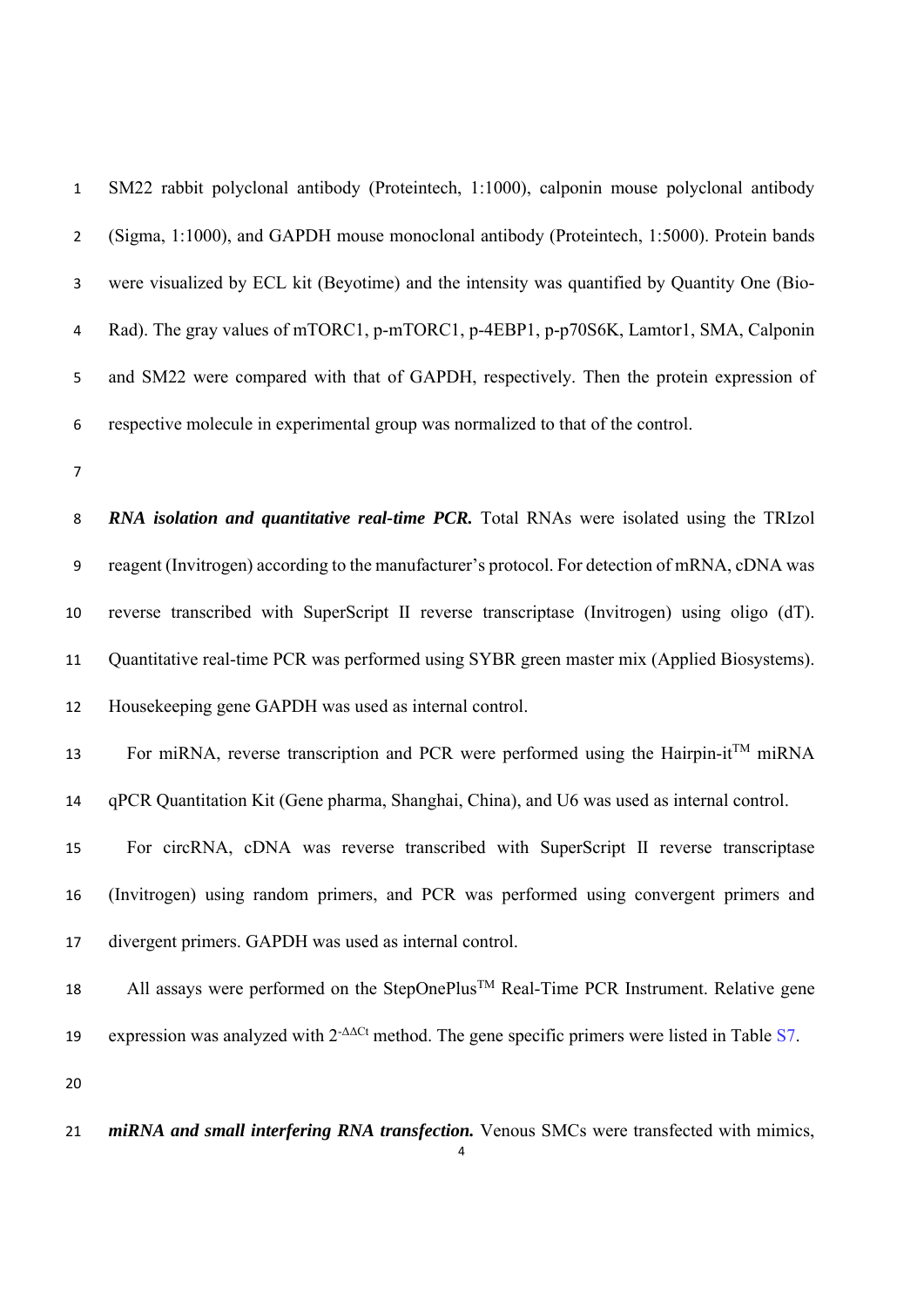inhibitor or small interfering RNA (siRNAs) by using Lipofectamine 2000 (Invitrogen) according to the manufacturer's protocol.

 For the overexpression or knockdown of miRNAs, venous SMCs were transfected with mimics or inhibitor of miR-17-5p, miR-20a-5p, miR-29a-3p, miR-29c-3p and the corresponding nonsilencing controls (Shanghai GenePharma) respectively. Then cells were harvested for further study after 48 h.

 Specific siRNA targeting back-splicing region of circSlc8a1 and specific siRNA targeting *Lamtor1* were designed and synthesized by GenePharma. Nonsilencing siRNA was used as a mock control. Cells were harvested for further study after 48 h.

 For circSlc8a1 siRNA treatment *in vivo*, circSlc8a1-specific siRNA or the corresponding nonsilencing siRNA control (Shanghai GenePharma Co., Ltd.) was subcutaneously injected after vein graft *in vivo*. For the first injection, 20 nmol circSlc8a1-specific siRNA or nonsilencing control was subcutaneously injected around the grafted veins, and then, 15 nmol was administered every day for 1 wk.

15 All the sequences of mimics, inhibitor, and siRNAs were listed in Tables S8, S9 and S10.

 *RNase R digestion.* Total RNA was extracted using TRIzol reagent (Invitrogen). RNase R 18 treatment was performed at 37 °C for 15 min with 3 U RNase R (Epicedtre, Madison, WI). The 19 reaction was stopped at 70 °C for 10 min. For linear mRNA detection, the treated RNA was reverse transcribed using the SuperScript II reverse transcriptase (Invitrogen) with oligo (dT); for circRNA detection, random primers were used. The PCR reactions were conducted using a SYBR green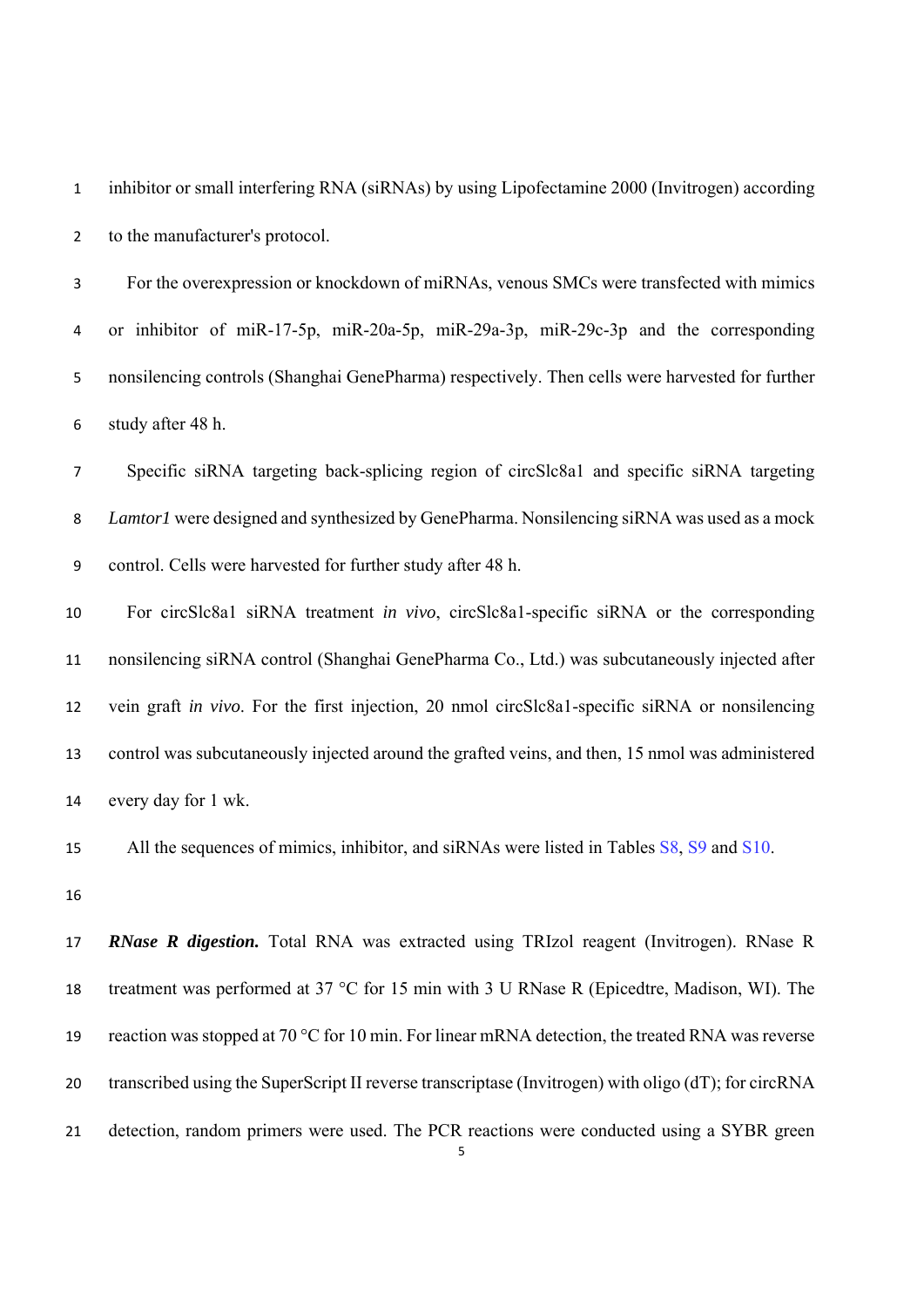master mix (Applied Biosystems).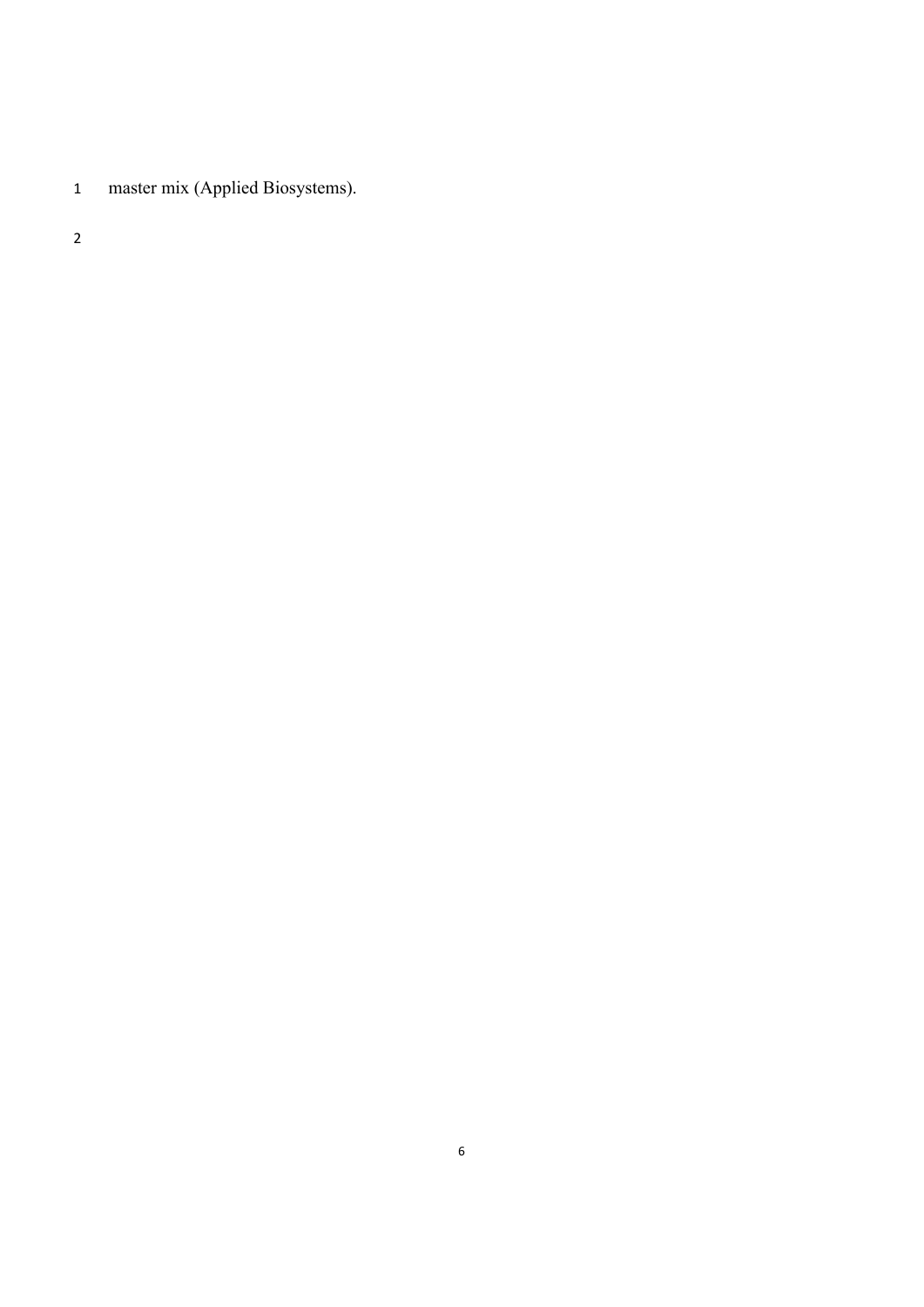# **Supplemental Figures**



#### 

 **Figure S1. Characterization of isolated venous SMCs**. Representative images of isolated venous SMCs from jugular vein stained with α-SMA (green). Nuclei were counterstained with DAPI. Scale bars: 20 μm.

- 
- 
- 
- 



#### 

**Figure S2. The intimal hyperplasia was significantly increased in rat grafted vein.** (A)

 Representative images of H&E staining showed the vascular wall of grafted vein and contralateral jugular vein (control). L indicated the vessel lumen. Scale bars: 100 μm. (B) Quantification showed

14 the intima area. Each dot represents a single rat  $(n = 3)$ . Values were represented as mean  $\pm SD$ .

- 15  $*P < 0.01$ .
-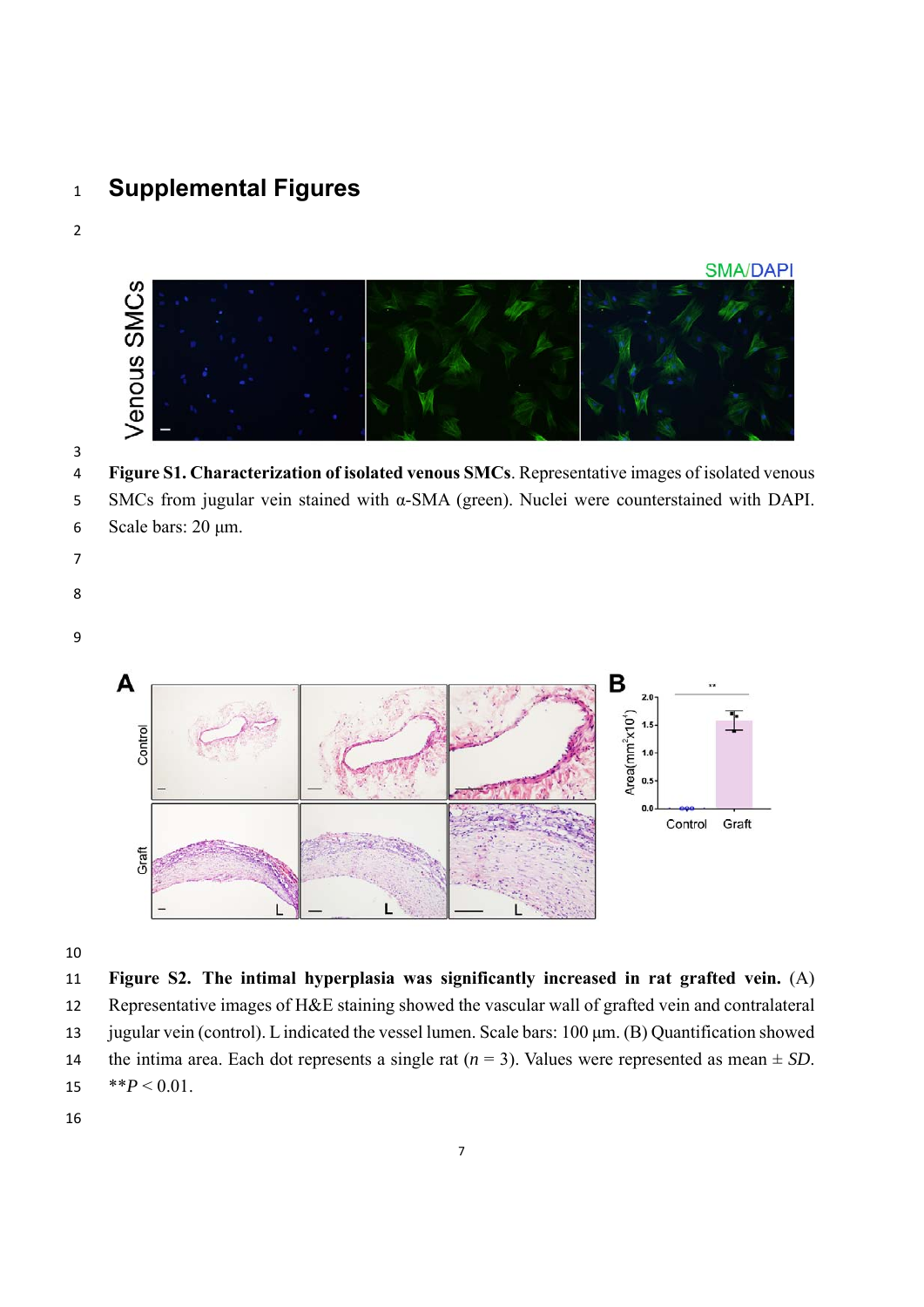

  **Figure S3. mRNA level of** *Lamtor1* **was increased in rat grafted vein**. Bar graph represented mRNA expression of Lamtor1 normalized to GAPDH which expressed as fold change (*n* = 5). 4 Values were represented as mean  $\pm$  *SD*.  $*P$  < 0.05.



- **Figure S4. Lamtor1 and p-p70SK qualification of Figure 1B in the manuscript.** Each dot
- 9 represents a single mouse  $(n = 3)$ . Values were represented as mean  $\pm SD$ . \* $P < 0.05$ .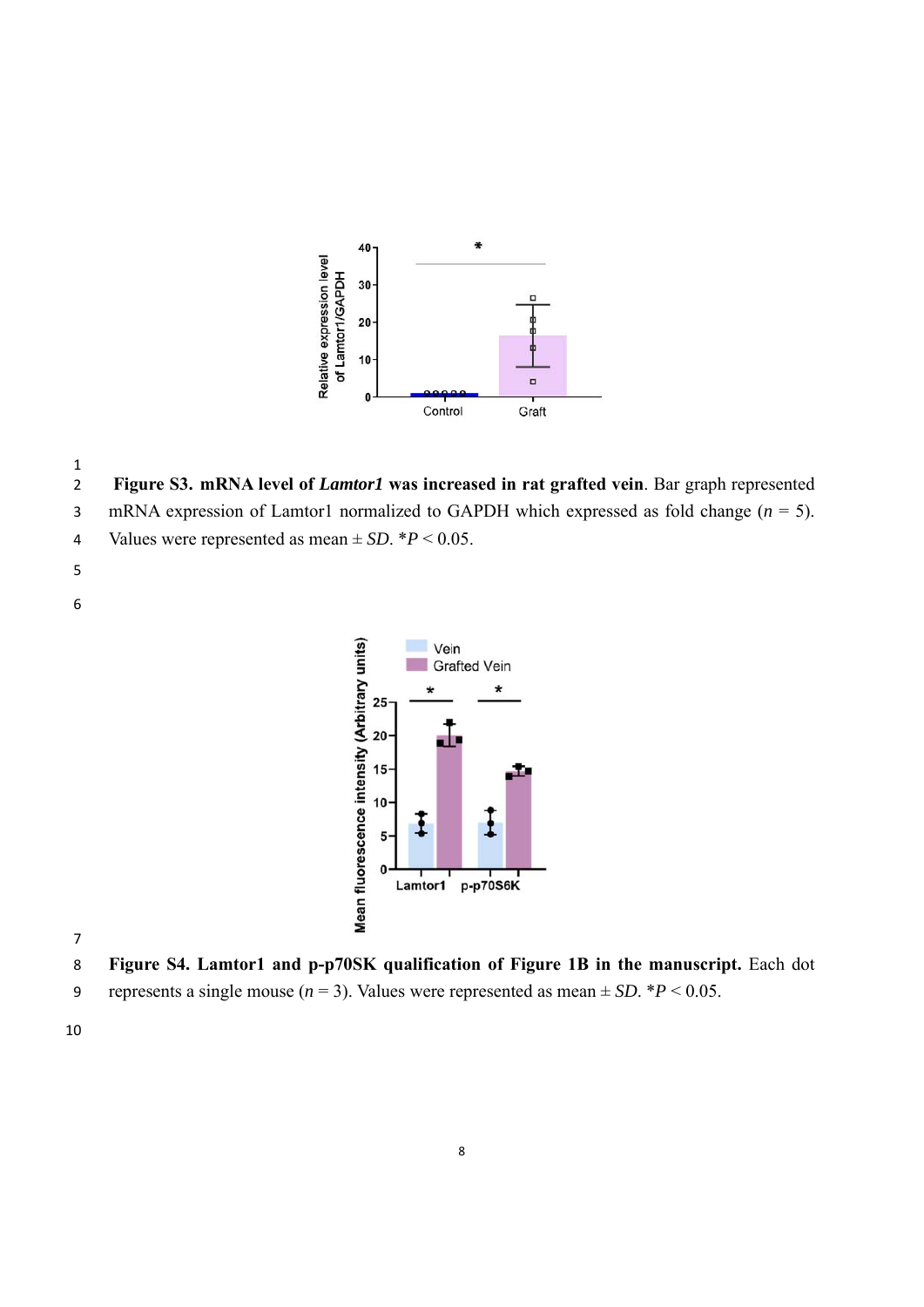

**Figure S5. Expression of Lamtor1 was increased in rat intimal hyperplasia after vein graft.**

Representative images showed double-immunostaining of Lamtor1 (red) and α-smooth muscle

actin (α-SMA; green) in grafted vein and contralateral jugular vein (control). Nuclei were

counterstained with DAPI (blue). Boxed region was magnified on the right. Arrows represented

the co-locolization of α-SMA and Lamtor1. L indicated the vessel lumen. Scale bar: 20 μm.



 **Figure S6. circSlc8a1 qualification of Figure 2G in the manuscript.** Each dot represents a single 10 mouse  $(n = 3)$ . Values were represented as mean  $\pm SD$ . \*  $P < 0.05$ .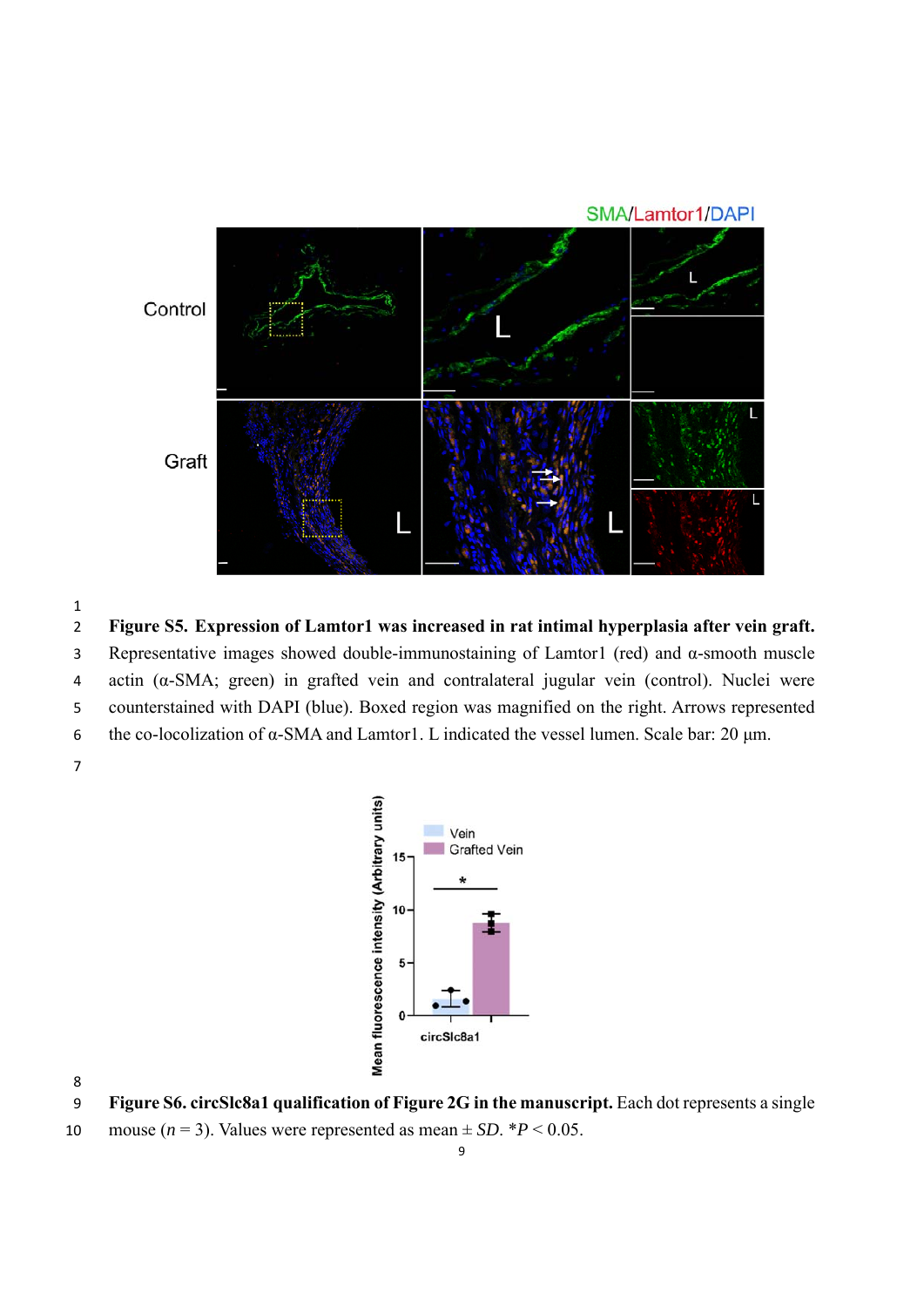

 **Figure S7. Linear** *Slc8a1* **had no significant effect on Lamtor1 expression and SMC differentiation.** (A) After transfected with 3 kinds of specific siRNA targeting on linear *Slc8a1*  (si-lin), the protein levels of Lamtor1 and SMC differentiated markers, including α-SMA, calponin and SM22, were determined by western blot. GAPDH was used as an endogenous control. (B) Densitometric analysis of protein expression normalized to GAPDH (*n* = 5). Values were represented as mean ± *SD*.

- 
- 



 **Figure S8.** The expressions of differentiation makers were repressed in venous SMCs subjected 13 to 10% cyclic stretch  $(n = 5)$ . Values were represented as mean  $\pm SD$ . \*\**P* < 0.01, \*\*\**P* < 0.001.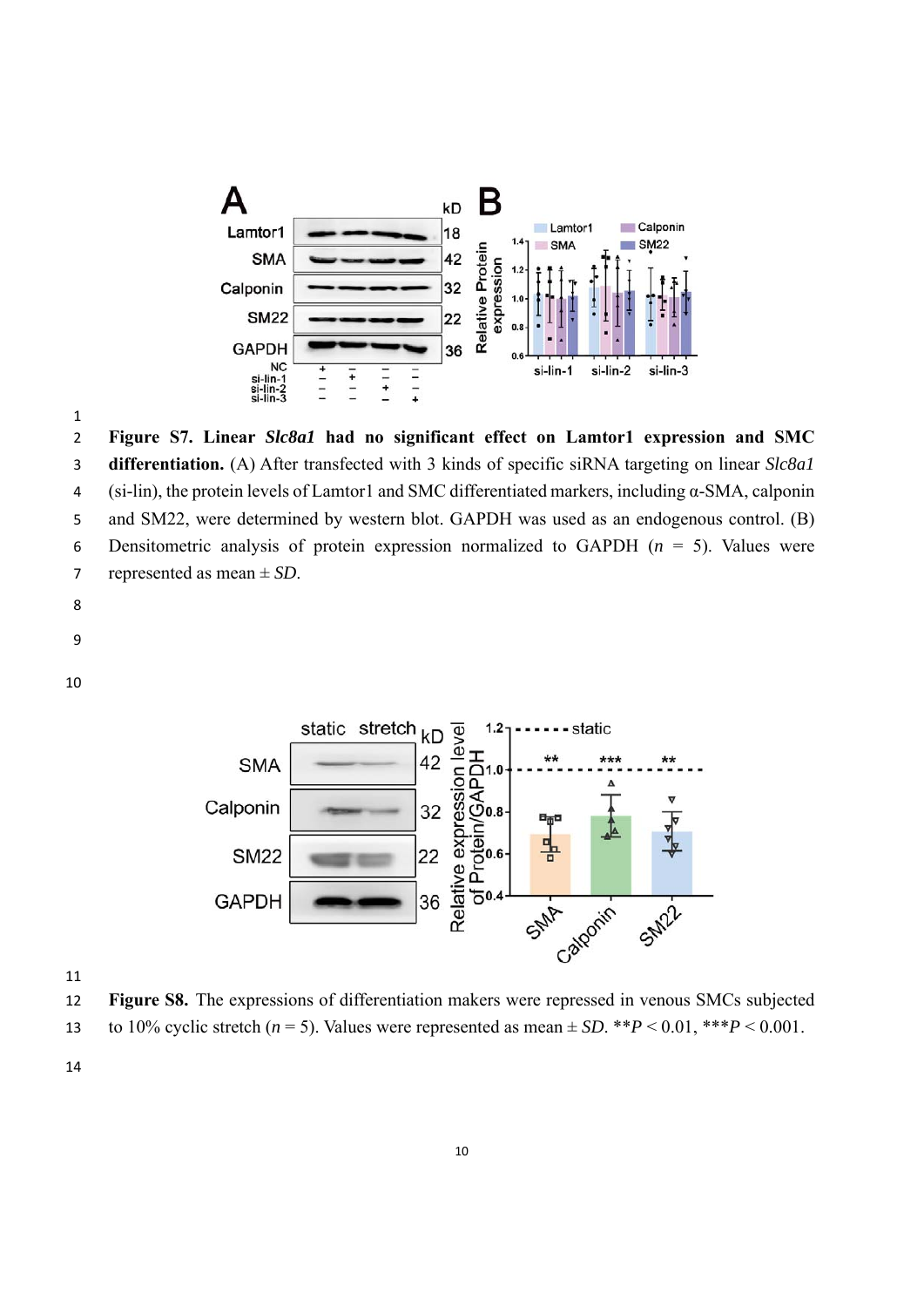



**Figure S9.** The expressions of differentiation makers were not changed in venous SMCs treated





**Figure S10. Grafted vein was transfected with FAM labeled siRNA.** Representative images

showed the siRNA labeled with FAM (green) in grafted vein compared with the unlabeled control

- (Unctrl.). Nuclei were counterstained with DAPI (blue). L indicated the vessel lumen. Scale bar:
- 50μm.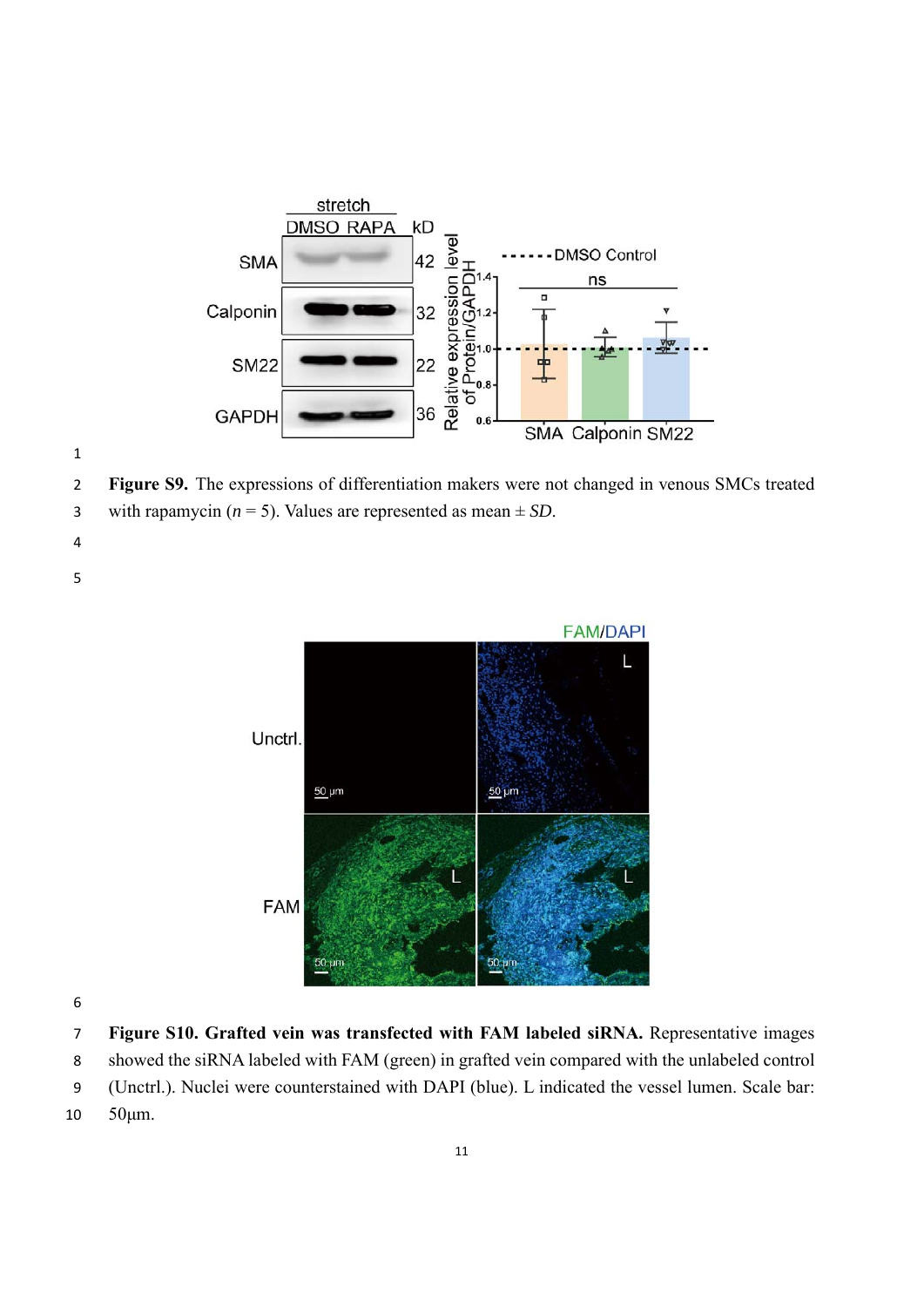

- 
- **Figure S11. RT-qPCR detected the expression of circSlc8a1 in grafted vein after circSlc8a1-**
- **specific siRNA (sicircSlc8a1) treatment for 1 wk compared with the nonsilencing control (NC)**
- **(n = 5)**. Data were represented as mean  $\pm$  SD.  $*P < 0.05$ .
- 



 **Figure S12. Neointima quantification of Fig. 6A in the manuscript.** The neointima area of circSlc8a1-specific siRNA treatment for 1 week in grafted vein compared with the nonsilencing

- 10 control (NC). Each dot represents a single rat  $(n = 5)$ . Values were represented as mean  $\pm$  SD.  $*P$
- $11 \quad < 0.05.$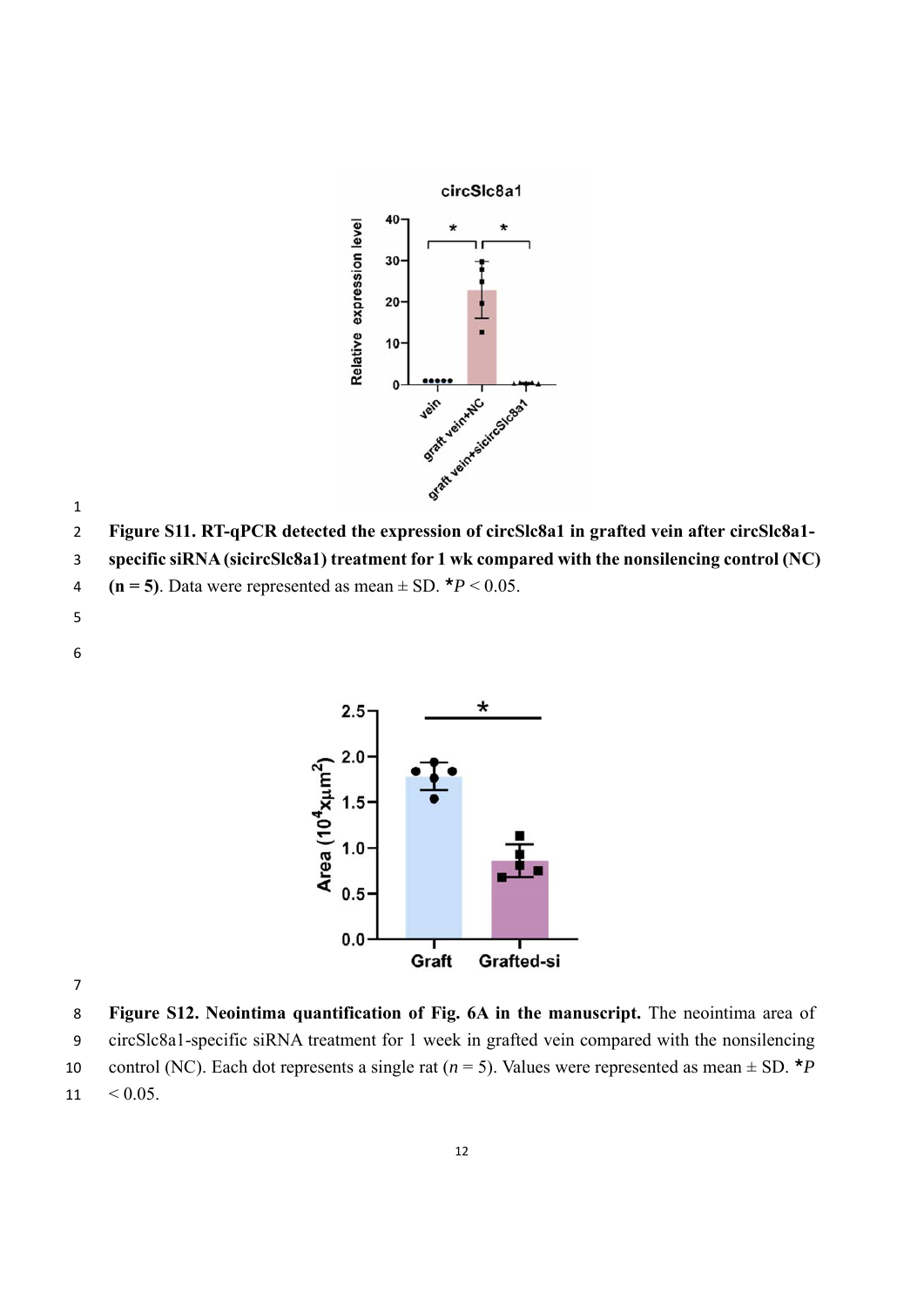



**Figure S13. Lamtor1 and p-p70SK qualification of Figure 6C&6D in the manuscript.** Each

dot represents a single rat ( $n = 5$ ). Values were represented as mean  $\pm$  SD.  $*P < 0.05$ .



**Figure S14. SMC-specific** *Lamtor1* **knockout (KO) mice.** (A) Schematic map showed the

- strategy to generate SMC-specific *Lamtor1* KO mice. (B) Genomic PCR showed the presence of
- 9 *SM22Cre gene in <i>Lamtor1*<sup>fl/fl</sup> mice.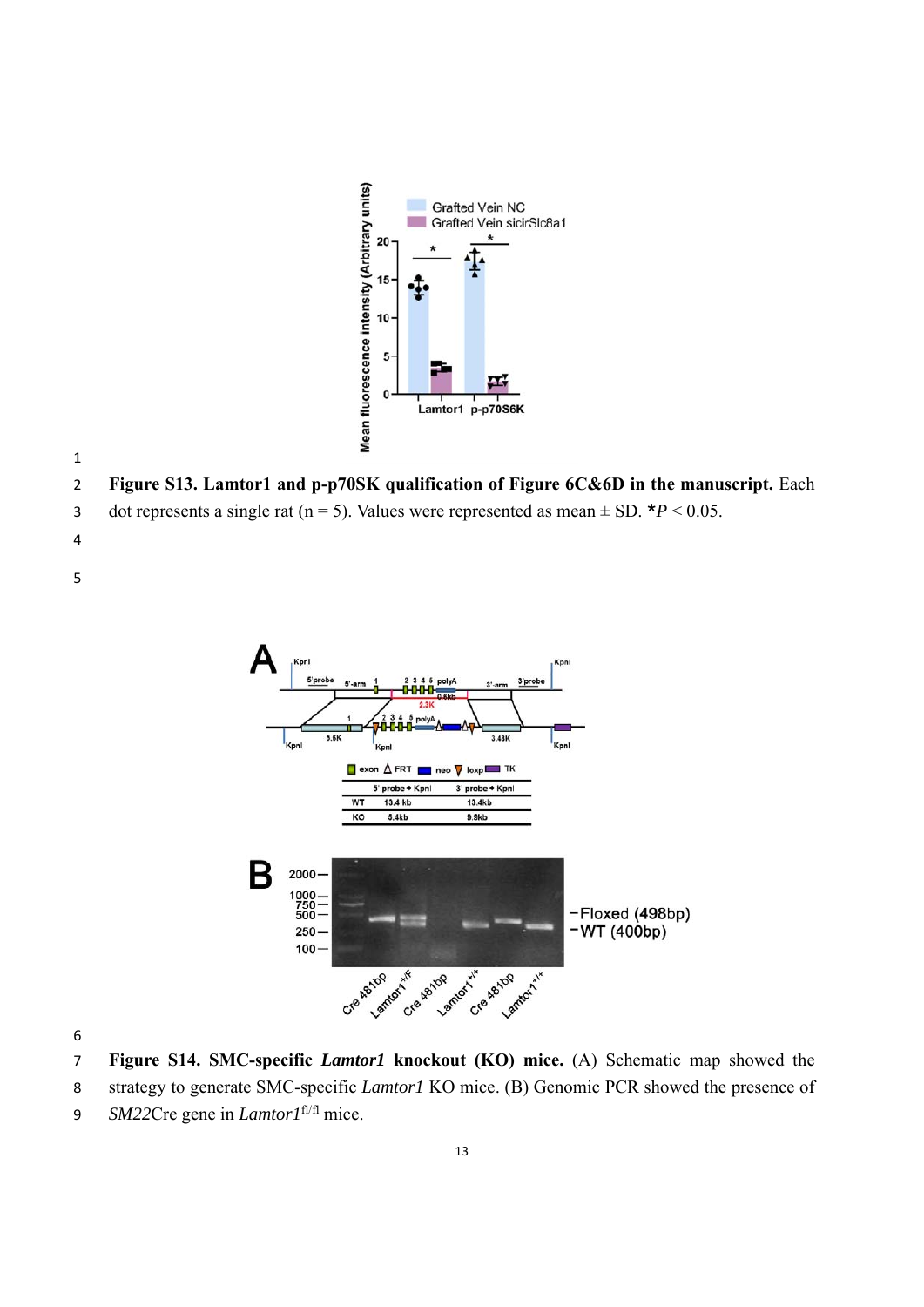



**Figure S15. Lamtor1 expression in artery of SMC-specific** *Lamtor1* **knockout (KO) mice.**

Representative images showed that there was no immunostaining of Lamtor1 (green) in media of

- carotid artery. Nuclei are counterstained with DAPI (blue). Scale bar: 50μm.
- 
- 



**Figure S16. Lamtor1 and p-p70SK qualification of Figure 7A&7D in the manuscript.** Each

10 dot represents a single mouse  $(n = 5)$ . Values were represented as mean  $\pm$  SD. \**P* < 0.05.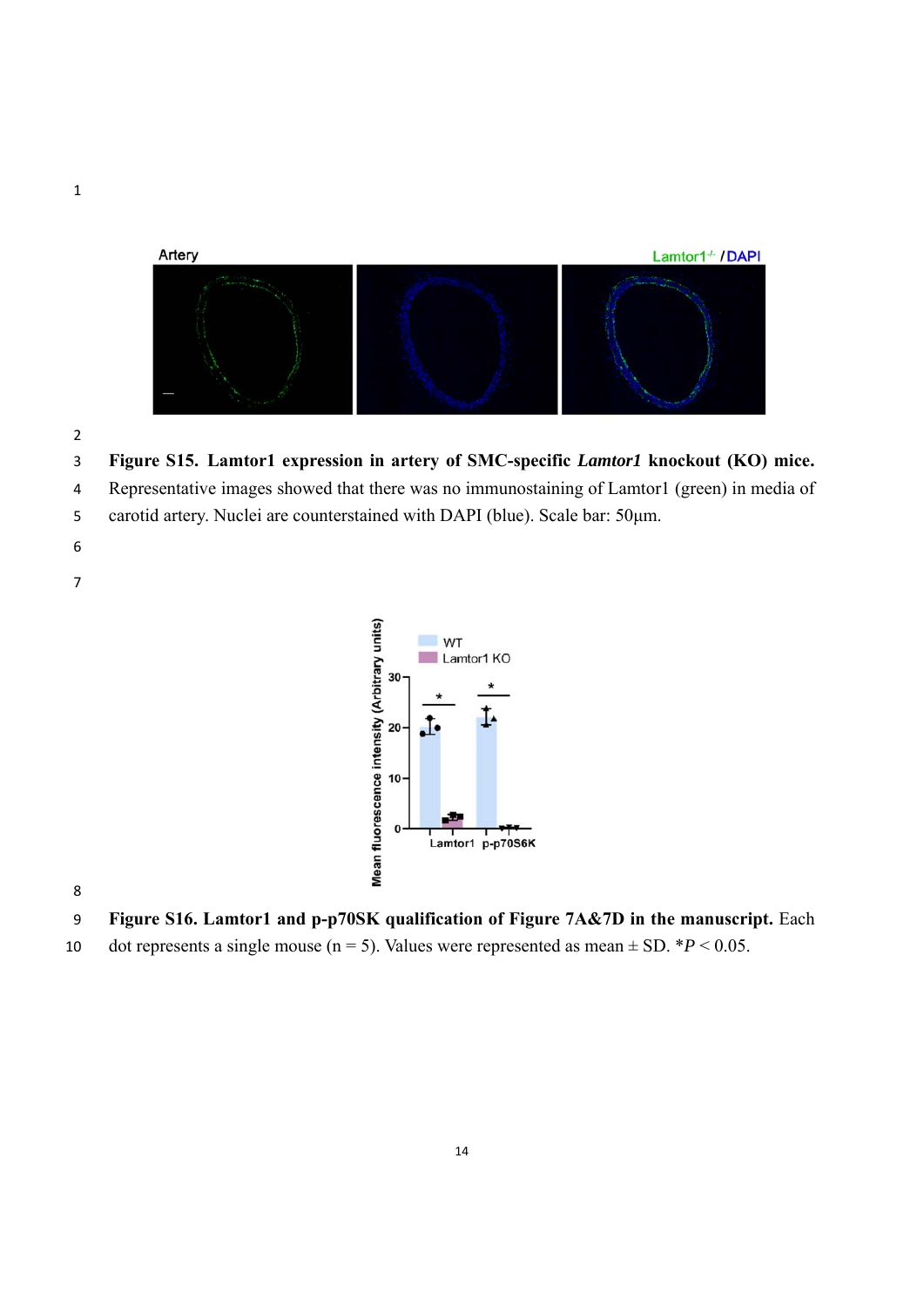

**Figure S17. The neointimal area (A) and neointima-to-media ratio (B) of Figure 7B in the** 

- **manuscript.** Each dot represents a single mouse (*n* = 3). Values were represented as mean ± *SD*.
- 4 \*\* $P < 0.01$ .
-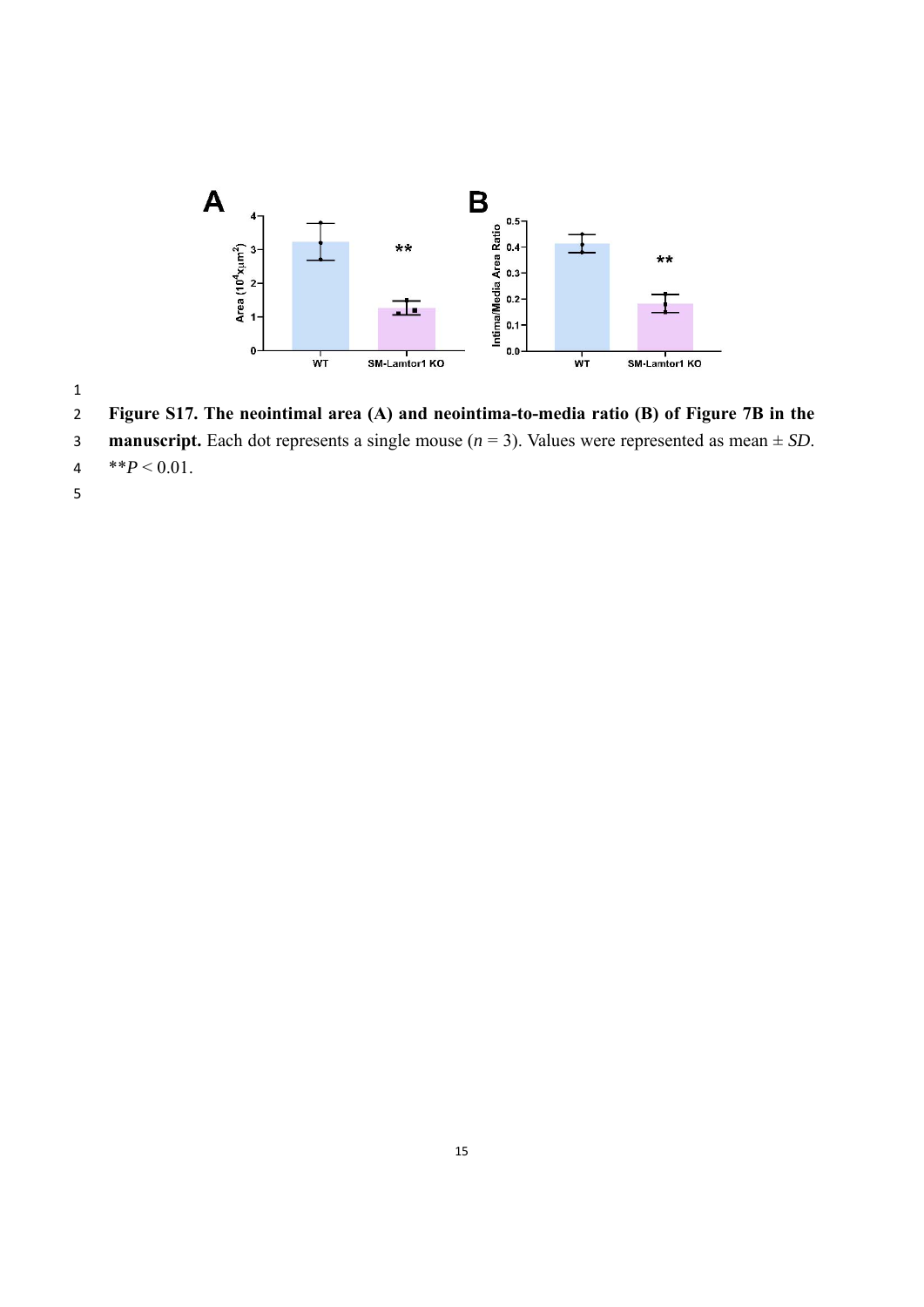# <sup>1</sup> **Supplemental Tables**

2

3 **Table S1.** Sequences of probes used in FISH and RNA pull down.

| Gene              | Sequence of oligonucleotides (5'-3') |
|-------------------|--------------------------------------|
| circSlc8a1        | AGGCTCAGCCCAGGTTGGAACAATT            |
| Scrambled Control | ATGTCGACGAGCACGTATATTA               |

4

5

- 6 **Table S2.** Sequences of circSlc8a1 3'UTR containing the binding site of miR-20a-5p (WT) and
- 7 the mutant (MUT) for the luciferase reporter assay.

| Gene      | <b>Sequence</b>                                         |
|-----------|---------------------------------------------------------|
| <b>WT</b> | AGAGAATCTATgcactttCTCTTAAATGCATGACCAGCAGTACAATTAATTTCTG |
|           | TCTTTTTCCCATGAATTCATTGCATAATAGTTTTGCTTCTAGGGGATGATTAA   |
|           | CAAGTTGCTAGTATTATCTGAATACAGATTTTCCTTTATTTTTATTTTATGTGT  |
|           |                                                         |
|           | TATAGTCCCCATGAAAGTCAGAAGAGCCCTCAGATTCCAGTAGTTACAGATG    |
|           | GATGCTAGCCTCTTTGTGAGTTATAAAAATCAAGCCTGGGTCCTCTGGAAAA    |
|           | GCAAGAAGAACTCTTAACCACCGATCTATCTCTCCAGTTCTTGAATATAGATT   |
|           | TTAAATCTTGTGATGCAAGTGAAATAAAAAAAGTACATTAGTAAGCTATTTTCT  |
|           | TCTAACTTATTAGCCTTgcactttCTGAAGAAGAGTCAAGGAGATCAAGGAAGG  |
| MUT       | AGAGAATCTATcgtgaaaCTCTTAAATGCATGACCAGCAGTACAATTAATTTCT  |
|           | GTCTTTTTCCCATGAATTCATTGCATAATAGTTTTGCTTCTAGGGGATGATTA   |
|           | ACAAGTTGCTAGTATTATCTGAATACAGATTTTCCTTTATTTTATTTTATGTG   |
|           |                                                         |
|           | GTATAGTCCCCATGAAAGTCAGAAGAGGCCTCAGATTCCAGTAGTTACAGAT    |
|           | GGATGCTAGCCTCTTTGTGAGTTATAAAAATCAAGCCTGGGTCCTCTGGAAA    |
|           | AGCAAGAAGAACTCTTAACCACCGATCTATCTCTCCAGTTCTTGAATATAGAT   |
|           | TTTAAATCTTGTGATGCAAGTGAAATAAAAAAAGTACATTAGTAAGCTATTTTC  |
|           | TTCTAACTTATTAGCCTTcgtgaaaCTGAAGAAGAGTCAAGGAGATCAAGGAAG  |
|           | G                                                       |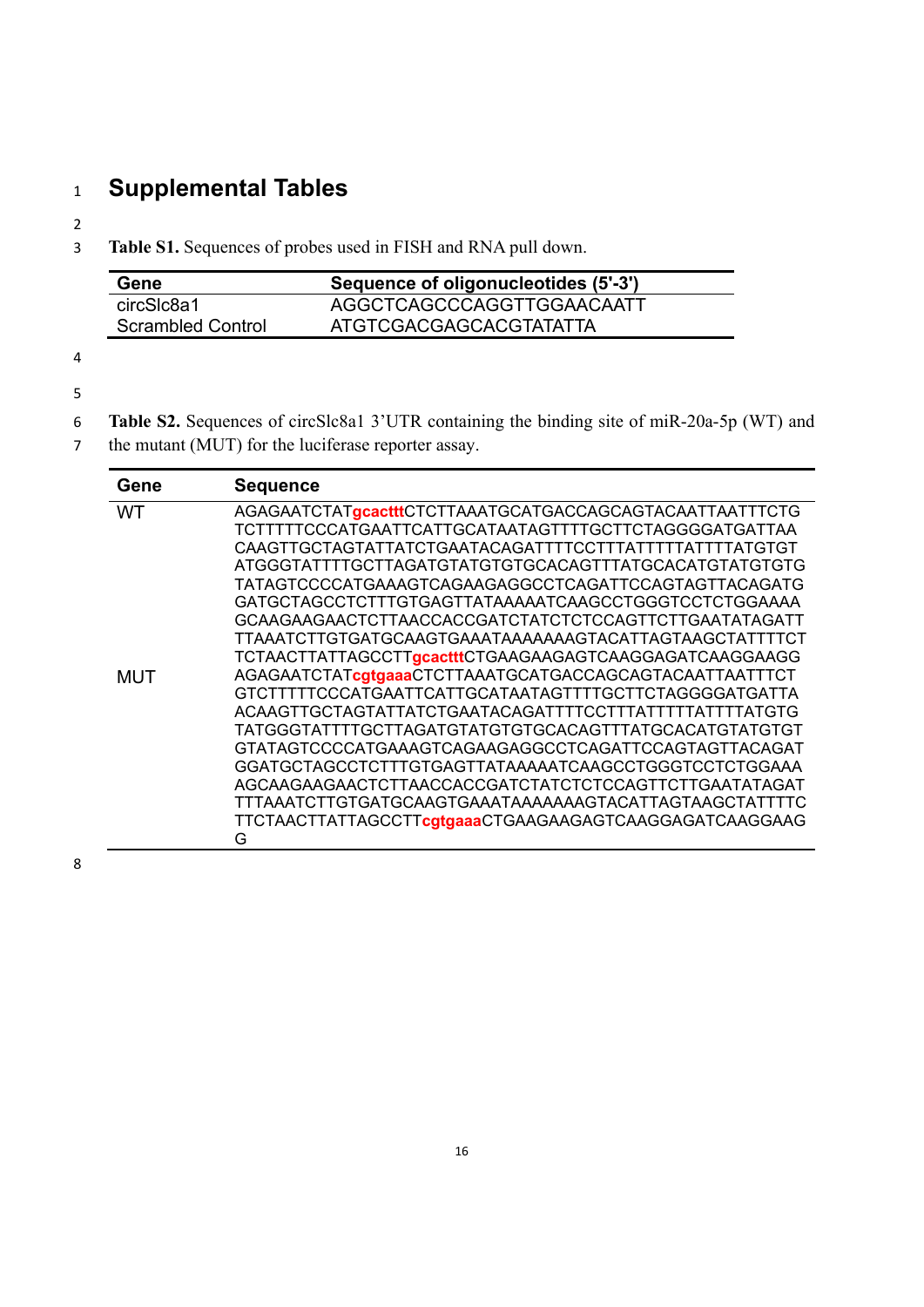1 **Table S3.** *Lamtor1* **expression in RNA-seq data.** 

| <b>AccID</b> | <b>FoldChange p-Value</b> |          |       | Graft1 Graft2 Graft3 Graft4 |     |     | Vein1 | Vein2 | <b>Vein3</b> | Vein4 |
|--------------|---------------------------|----------|-------|-----------------------------|-----|-----|-------|-------|--------------|-------|
|              | <b>Lamtor1</b> 1.433999   | 0.048923 | - 284 | -230                        | 217 | 227 | 94    | 147   | 158          | 64    |

3

4 **Table S4. The binding ability of circSlc8a1 to miR-17-92 cluster and miR-29 cluster predicted** 

# 5 **by binding energy.**

| QueryID          | <b>SubjectID</b>                    | <b>Energy</b> | <b>StartSubject Endsubject</b> |        |
|------------------|-------------------------------------|---------------|--------------------------------|--------|
| $rno-miR-17-5p$  | chr6 4520635 3807346 -713289-Slc8a1 | $-31.8$       | 11309                          | 11329  |
| rno-miR-29a-3p   | chr6 4520635 3807346 -713289-Slc8a1 | $-27$         | 504800                         | 504825 |
| $rno-miR-29c-3p$ | chr6 4520635 3807346 -713289-Slc8a1 | $-27.4$       | 294413                         | 294438 |
| rno-miR-20a-5p   | chr6 4520635 3807346 -713289-Slc8a1 | $-31.1$       | 11309                          | 11330  |

6

7

### 8 **Table S5. Potential transcription factors binding with Slc8a1 promoter by JASPAR.**

| <b>Matrix ID</b> | <b>Name</b>       | <b>Score</b> | <b>Sequence ID</b>                  | <b>Start</b> | End  | <b>Predicted sequence</b> |
|------------------|-------------------|--------------|-------------------------------------|--------------|------|---------------------------|
| MA1124.1         | ZNF <sub>24</sub> | 20.319569    | NC 000002.12:c40514435-<br>40512336 | 1524         | 1536 | <b>CATTCATTCATTA</b>      |
| MA1125.1         | <b>ZNF384</b>     | 16.308338    | NC 000002.12:c40514435-<br>40512336 | 1736         | 1747 | AAAAAAAAAAAA              |
| MA0845.1         | FOXB <sub>1</sub> | 16.235079    | NC 000002.12:c40514435-<br>40512336 | 1447         | 1457 | TAAGTAAATAT               |
| MA0032.2         | FOXC1             | 15.998632    | NC 000002.12:c40514435-<br>40512336 | 1447         | 1457 | TAAGTAAATAT               |
| MA0847.3         | FOXD <sub>2</sub> | 15.369187    | NC 000002.12:c40514435-<br>40512336 | 1445         | 1456 | <b>GTTAAGTAAATA</b>       |
| MA0508.3         | PRDM1             | 15.319875    | NC 000002.12:c40514435-<br>40512336 | 985          | 995  | <b>CTCTTTCTCTC</b>        |
| MA0803.1         | TBX15             | 15.283173    | NC 000002.12:c40514435-<br>40512336 | 284          | 291  | <b>AGGTGTGA</b>           |
| MA0836.2         | <b>CEBPD</b>      | 15.055553    | NC 000002.12:c40514435-<br>40512336 | 1011         | 1023 | TGTTGCACAAGAT             |
| MA0805.1         | TBX1              | 15.051042    | NC 000002.12:c40514435-<br>40512336 | 284          | 291  | <b>AGGTGTGA</b>           |
| MA1525.2         | NFATC4            | 14.860185    | NC 000002.12:c40514435-<br>40512336 | 953          | 962  | AATGGAAAAT                |

9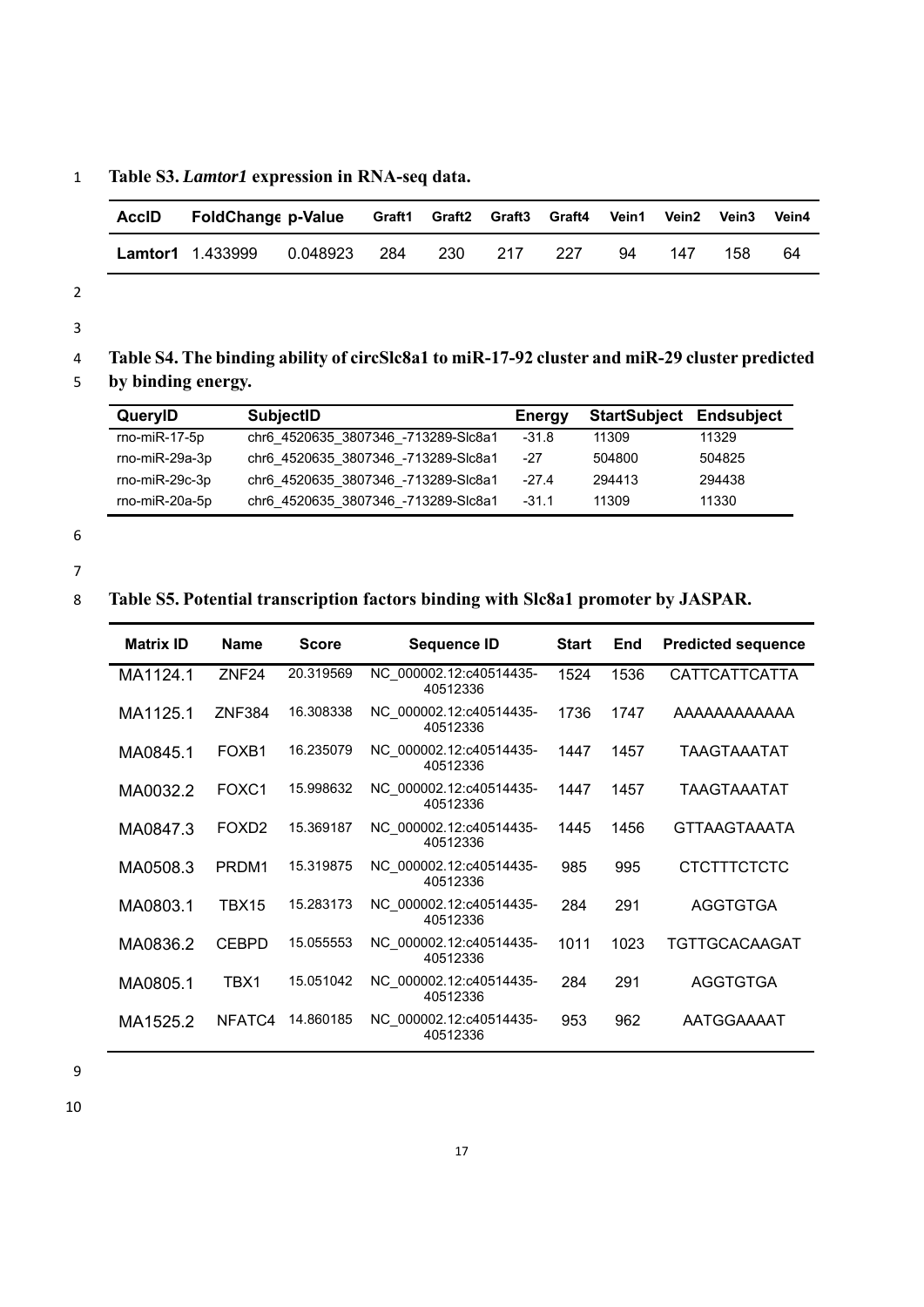## 1 **Table S6.** Differentially expressed ncRNAs participated in cellular dedifferentiation based on

2 RNA-seq data and IPA analysis.

| <b>Name</b>                       | p-value range     | <b>Molecules</b>                                                                                                                                                                                                                                                                                                                                                                                                                                                                                                                                                                             |
|-----------------------------------|-------------------|----------------------------------------------------------------------------------------------------------------------------------------------------------------------------------------------------------------------------------------------------------------------------------------------------------------------------------------------------------------------------------------------------------------------------------------------------------------------------------------------------------------------------------------------------------------------------------------------|
| <b>Cellular dedifferentiation</b> | 5.54E-03-1.11E-07 | 34                                                                                                                                                                                                                                                                                                                                                                                                                                                                                                                                                                                           |
|                                   |                   | rno-let-7b-5p, rno-miR-206-3p, miR-1-3p, rno-<br>miR-101a-5p, rno-miR-10b-3p, rno-miR-351-5p,<br>rno-miR-130b-5p, rno-miR-143-3p, rno-miR-<br>145-3p, rno-miR-17-1-3p, rno-miR-20a-5p, rno-<br>miR-18a-5p, rno-miR-19a-5p, rno-miR-205, rno-<br>miR-21-5p, rno-miR-212-5p, rno-miR-223-3p,<br>rno-miR-22-3p, rno-miR-24-1-5p, rno-miR-26a-<br>5p, rno-miR-27b-5p, rno-miR-29c-3p, rno-miR-<br>30a-3p, rno-miR-31a-5p, rno-miR-340-5p, rno-<br>miR-34c-3p, rno-miR-488-3p, rno-miR-503-5p,<br>rno-miR-543-3p, rno-miR-92a-1-5p, rno-miR-<br>99a-3p, LOC100359692, LOC100360950,<br>circSLc8a1 |

3

5 **Table S7.** Sequences of primers used for quantitative RT-PCR (F: forward; R: reverse).

| Gene              | Sequence of oligonucleotides (5'-3') |
|-------------------|--------------------------------------|
| $rno-miR-93-5p$   | F: CGTTATATCCCAAAGTGCTGTTC           |
|                   | R: TATGGTTGTTCTCGTCTCCTTCTC          |
| $rno-miR-29c-3p$  | F: CTCCTCCTTTTAGCACCATTTG            |
|                   | R: TATGCTTGTTCTCGTCTCTGTGTC          |
| $rno-miR-106b-5p$ | F: AAATGCTCATAAAGTGCTGACAGT          |
|                   | R: TATGGTTTTGACGACTGTGTGAT           |
| $rno-miR-17-5p$   | F: ATTCTTCCAAAGTGCTTACAGTGC          |
|                   | R: TATGGTTTTGACGACTGTGTGAT           |
| rno-miR-20a-5p    | F: GCCGTAAAGTGCTTATAGTGCAG           |
|                   | R: TATGGTTTTGACGACTGTGTGAT           |
| $rno-miR-20b-5p$  | F: AGCATACAAAGTGCTCATAGTGC           |
|                   | R: TATGGTTTTGACGACTGTGTGAT           |
| rno-miR-29a-3p    | F: CATCTGACTAGCACCATCTGAAAT          |
|                   | R: TATGGTTTTGACGACTGTGTGAT           |
| $rno-miR-29b-3p$  | F: ACAGCAATTAGCACCATTTGAA            |
|                   | R: TATGCTTCTTCTCGTCTCTGTGTC          |
| Lamtor1           | F: TCTAGTACCCGCTTGGCTGTGCTTA         |
|                   | R: GCTCTTCTTTCGCATCCAC3              |
| SLC8A1            | F: GCGGAGGCCAGAAATAGGAG              |
|                   | R:ATCCCGAATCCACTCACCTTG              |
| <b>GAPDH</b>      | F: TGAACTTGCCGTGGGTAGAG              |
|                   | R:GATGGTGAAGGTCGGTGTGA               |
| circPhf11         | F: CAATCTTCTCCCTCTCC                 |
|                   | R:GTCTGCTGTATTCATCA                  |
|                   | F:ATTGAAACATTGGGTGGGAGAC             |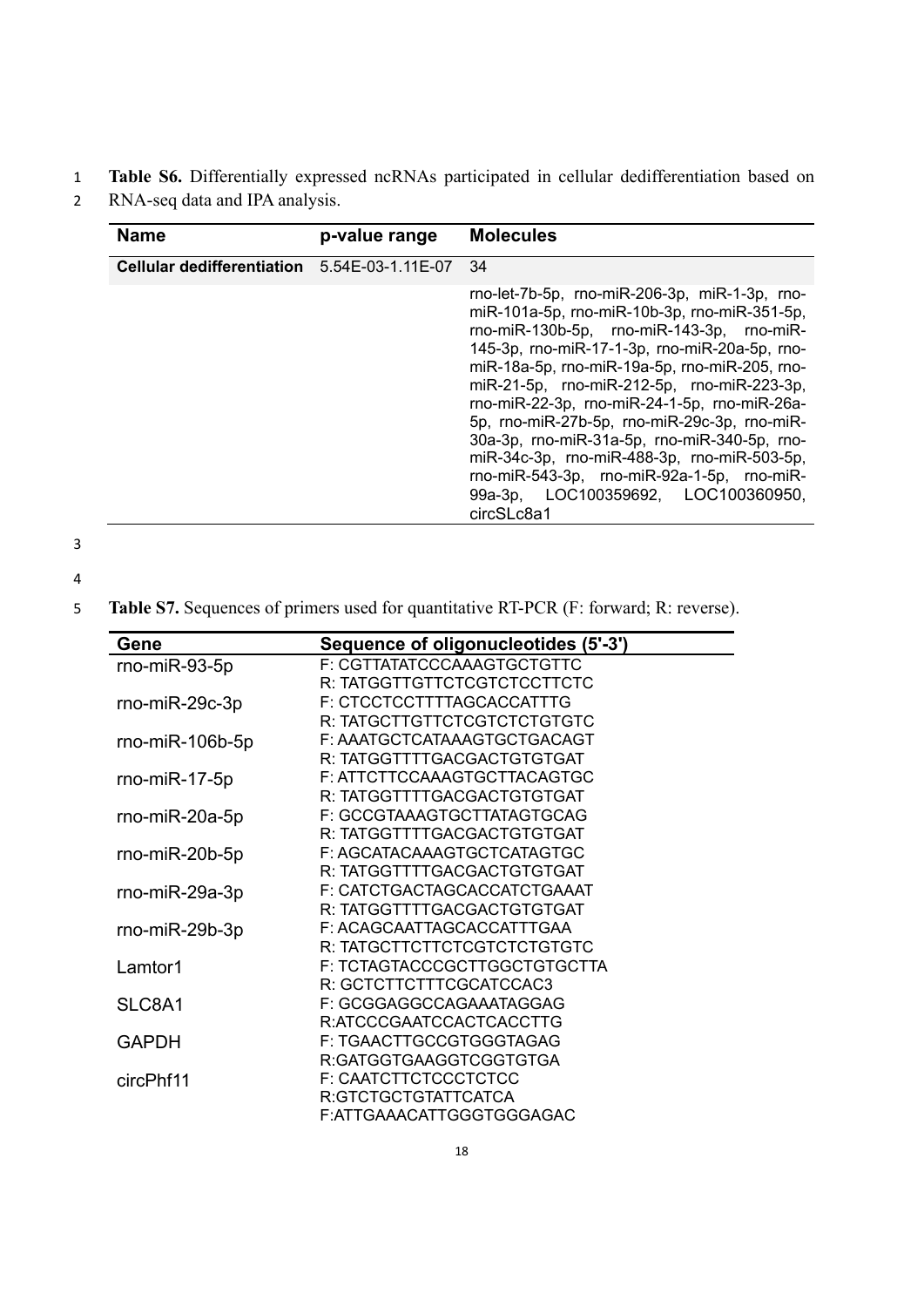| circSIc8a1 | R:CTCAGCCCAGGTTGGAACAA |
|------------|------------------------|
| circTfap4  | F:ACAAGATAGGAGCATTC    |
|            | R:CAGCAGCACCTGACAGA    |
| circPlscr2 | F:CACACGGACCAACGACC    |
|            | R:CTGCTGCCTCCAGGAGA    |
| circMyh8   | F:TCCTGCTTCTGCTGTCC    |
|            | R:CCTTGGTTTCTTCCTCG    |
|            |                        |

- 
- 2
- 3 **Table S8.** Sequences of miRNA mimics used in this study.

| Gene             | Sequence of oligonucleotides (5'-3') |
|------------------|--------------------------------------|
| rno-miR-29b-3p   | UAGCACCAUUUGAAAUCAGUGUU              |
|                  | CACUGAUUUCAAUGGUGCUAUU               |
| $rno-miR-29a-3p$ | UAGCACCAUCUGAAAUCGGUUA               |
|                  | ACCGAUUUCAGAUGGUGCUAUU               |
| $rno-miR-20b-5p$ | CAAAGUGCUCAUAGUGCAGGUAG              |
|                  | ACCUGCACUAUGAGCACUUUGUU              |
| $rno-miR-20a-5p$ | UAAAGUGCUUAUAGUGCAGGUAG              |
|                  | ACCUGCACUAUAAGCACUUUAUU              |
| $rno-miR-17-5p$  | CAAAGUGCUUACAGUGCAGGUAG              |
|                  | ACCUGCACUGUAAGCACUUUGUU              |
| rno-miR-106b-5p  | UAAAGUGCUGACAGUGCAGAU                |
|                  | CUGCACUGUCAGCACUUUAUU                |
| $rno-miR-29c-3p$ | UAGCACCAUUUGAAAUCGGUUA               |
|                  | ACCGAUUUCAAAUGGUGCUAUU               |
| $rno-miR-93-5p$  | CAAAGUGCUGUUCGUGCAGGUAG              |
|                  | ACCUGCACGAACAGCACUUUGUU              |
| Negative control | <b>UUCUCCGAACGUGUCACGUTT</b>         |
|                  | ACGUGACACGUUCGGAGAATT                |

4

5

6 **Table S9.** Sequences of miRNA inhibitors used in this study.

| Gene             | Sequence of oligonucleotides (5'-3') |
|------------------|--------------------------------------|
| rno-miR-29b-3p   | AACACUGAUUUCAAAUGGUGCUA              |
| rno-miR-29a-3p   | <b>UAACCGAUUUCAGAUGGUGCUA</b>        |
| rno-miR-20b-5p   | <b>CUACCUGCACUAUGAGCACUUUG</b>       |
| rno-miR-20a-5p   | CUACCUGCACUAUAAGCACUUUA              |
| rno-miR-17-5p    | <b>CUACCUGCACUGUAAGCACUUUG</b>       |
| rno-miR-106b-5p  | AUCUGCACUGUCAGCACUUUA                |
| rno-miR-29c-3p   | <b>UAACCGAUUUCAAAUGGUGCUA</b>        |
| rno-miR-93-5p    | <b>CUACCUGCACGAACAGCACUUUG</b>       |
| Negative control | CAGUACUUUUGUGUAGUACAA                |

7

 $\blacksquare$